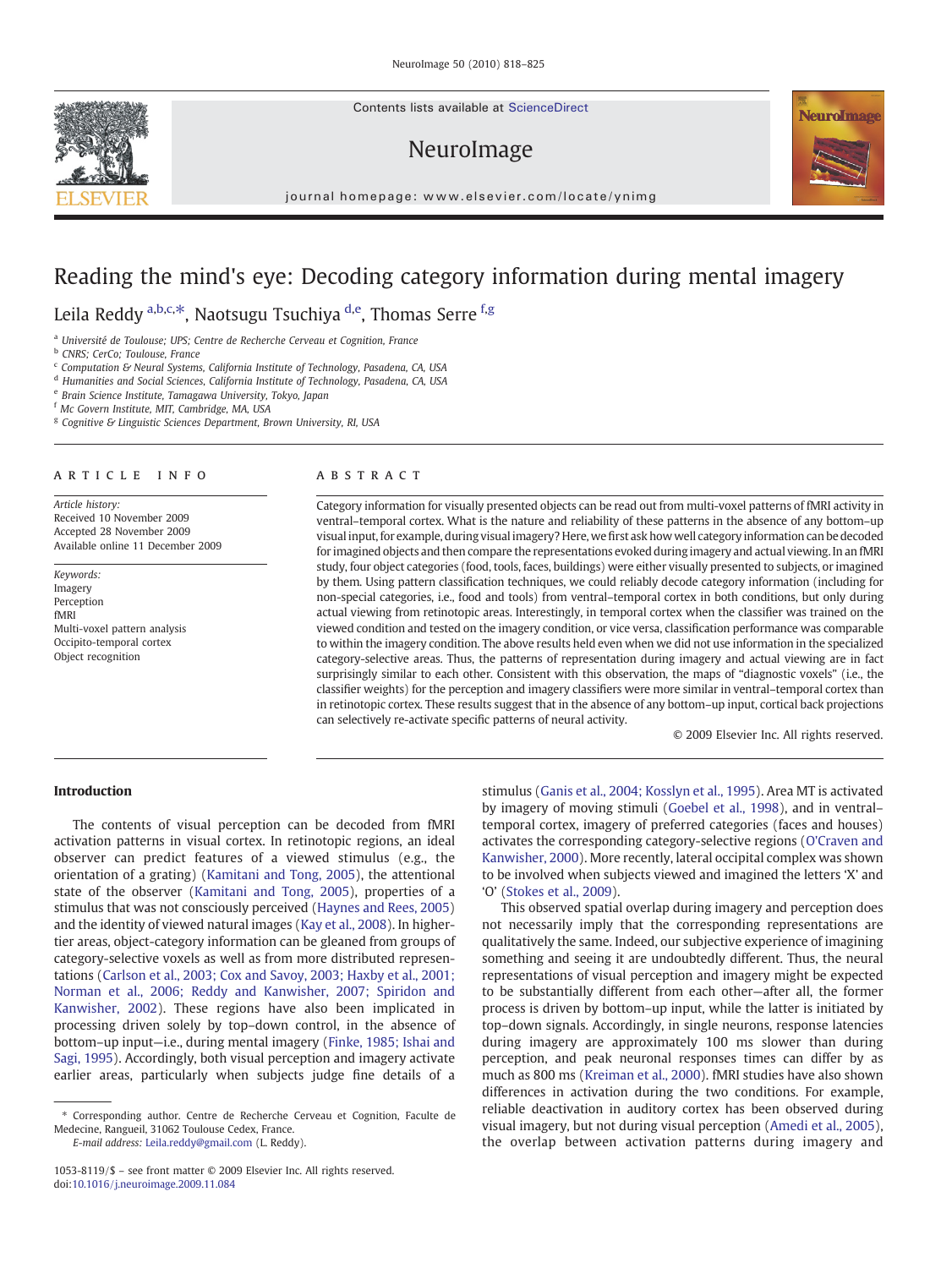<span id="page-1-0"></span>perception is much larger in frontal regions, than in ventral–temporal cortex ([Ganis et al., 2004](#page-7-0)), and finally, even in category-selective regions, imagery activates fewer voxels at a given statistical threshold [\(Ishai et al., 2000; O'Craven and Kanwisher, 2000](#page-7-0)), with a lower overall response.

Here we directly test whether imagery and perception of object categories share common visual representations. In an fMRI study, 10 participants viewed or imagined four object categories (Fig. 1). Linear support vector machines (SVM) were trained on fMRI activation patterns in a distributed set of object-responsive (OR) voxels in the perceptual (P) and imagery (I) conditions. First, we tested whether these P and I classifiers could decode the contents of perception and imagery respectively. Second, to determine whether the two states share common representations, each classifier was tested on the other condition: i.e., the P-classifier decoded the category of imagined objects and vice versa. The logic here is as follows: if the representations are largely independent of each other, performance in decoding category information from the other state should be no different from chance. Conversely, if the two processes share common representations performance should be above chance in the test condition.

A recent study by [Stokes et al. \(2009\)](#page-7-0) used a similar logic in testing imagery and perceptual representations in LOC. In that study, subjects were tested with two stimuli (the letters X and O) that were presented at fixation. In contrast to this relatively simpler classification between two elementary shapes, the present study probes a greater degree of abstraction in visual representations by implementing a 4-way classification of a larger and diverse set of colored natural photographs (see Methods).

One version of these results has previously been presented in abstract form (Reddy et al., Society for Neuroscience, Washington, DC, 2008).

#### Methods

#### Subjects

Ten healthy subjects participated in the fMRI study. All subjects gave signed consent and had normal or corrected-to-normal vision. The study was approved by the Caltech IRB.

#### Experimental design

Each subject participated in 7 or 8 fMRI scanning runs. Each run consisted of 5 fixation blocks, 8 blocks of a visual presentation condition, and 8 blocks of a visual imagery condition (see Fig. S1 for an illustration of the design of an example run). Each block lasted 16 s accounting for a total scan time per run of 5.6 min. During the visual presentation condition, subjects were visually presented with 4 categories of objects in different blocks. The four categories were food (common fruits and vegetables), tools, famous faces and famous buildings. Each category was presented twice per run, in separate blocks. Each block consisted of 4 trials—one trial per category exemplar (Fig. 1). Four exemplars per category were used in one half of the runs, and another 4 exemplars per category were used in the other half of the fMRI runs. Thus, in total we had 8 exemplars per category (Fig. S2). Each trial consisted of 2 s of visual presentation and 2 s for task response. The trial order was randomized within the block.

During the visual imagery condition, the block design was similar to that of the visual presentation condition. On each 4-s trial of a block, headphones were used to give subjects the name of which category exemplar they were to imagine (e.g., in a "food" block the instructions could have been "apple", "pear", "grapes", "tomato"). As in the visual presentation condition, 4 exemplars were used in one half of the runs and another 4 exemplars were used in the other half of the runs. Although only well-known exemplars were used for all categories, we also made sure that the subjects were familiar with all the category exemplars for the visual imagery condition. Thus, the night before the scan session, subjects were provided with the set of 32 images (4 categories $\times$  8 exemplars) that would be used during the visual presentation blocks, and their associated names, and asked to familiarize themselves with the stimuli. Additionally, 15 min prior to the scan, subjects were again asked to examine the stimuli. No subjects reported being unfamiliar with any of the stimuli, as was expected since only common and highly familiar category exemplars were used. Before the scan session, subjects were instructed to try to generate vivid and detailed mental images as similar as possible to the corresponding images seen in the visual presentation condition.

Note that, as with most previous imagery studies, the critical task for our subjects was to either visually examine the stimuli presented in the visual perception condition, or to create vivid mental images during the imagery condition. Additionally, in order to make sure that subjects were attending to the images, they were asked to perform a secondary task during both conditions and to press a button if the color of two successive images was the same (i.e., a one-back task; see legend of Fig. S2 for further details of the subjects' tasks). For the famous face category, we had examples of African-American and Caucasian celebrities and subjects performed the task on the color of these faces. Subjects performed the color task for the entire stream of 16 images (4 images  $\times$  4 categories) in each "perception" and "imagery" condition (i.e., both within and across categories; see



Fig. 1. Experimental design. The experiment consisted of two conditions. (A) In the visual perception (P) condition, subjects viewed different exemplars of 4 categories of objects (tools, food (common fruits and vegetables), famous faces and famous buildings. (B). In the visual imagery (I) condition subjects were given auditory instructions with the names of the stimuli and asked to generate vivid and detailed mental images corresponding to these names. Note that in the actual experiment colored stimuli were used (see Fig. S2).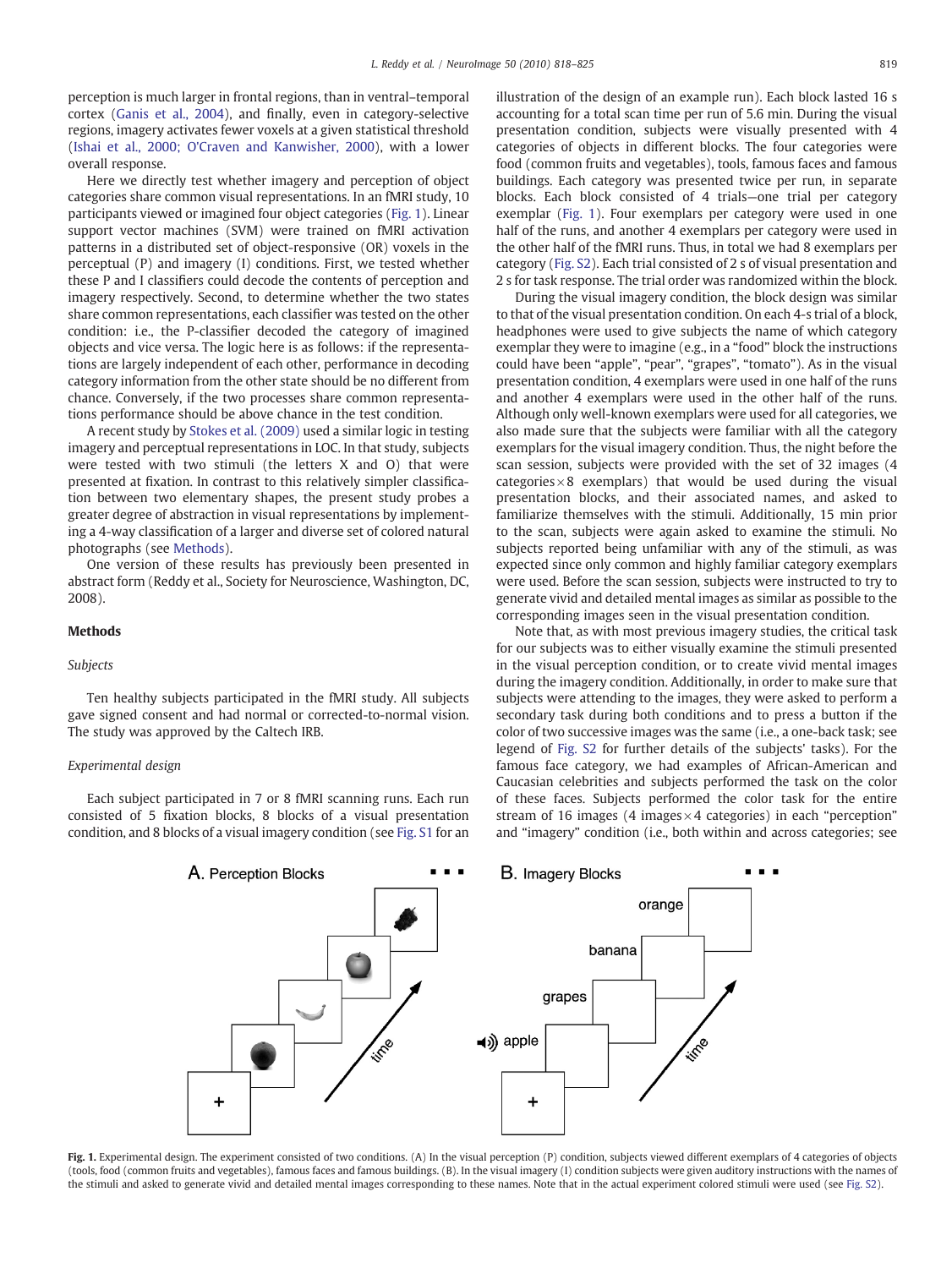Fig. S1 for a depiction of these blocks). All images were presented at fixation and subtended approximately 6 degrees of visual angle.

Using auditory instructions, subjects were asked to close their eyes prior to the visual imagery blocks and to open them prior to the start of the visual presentation blocks (we confirmed that subjects followed these instructions with online monitoring with an ASL eyetracker). Because of these instructions, the visual presentation (P) and visual imagery (I) conditions were presented in sequences of 4 blocks, separated by a fixation block (e.g., fixation, P-face, P-building, P-tool, P-food, fixation, I-tool, I-building, I-face, I-food, fixation, etc.). Within each P or I sequence the block order was randomized. The order of the sequences followed an ABBA design in each run. Each run started with a P sequence.

It should be noted that, as shown in Fig. S1, our perception and imagery conditions were presented in distinct blocks, separated by 16 s long fixation intervals. Additionally, most of the time, perception of category X was followed by imagery of another category Y (with the 16-s fixation interval in between). This design minimizes any priming effects between the perception and imagery conditions; indeed, any priming effect of perception on imagery would only have been detrimental to decoding performance (at least in the majority of blocks where perception of X was followed by imagery of Y). Additionally, the order of imagery and perception blocks was counter-balanced on each run.

## Regions of interest (ROIs)

In separate localizer runs, subjects were presented with blocks of faces, scenes, objects and scrambled images. Based on the data obtained in these localizer runs a set of object-responsive voxels (OR) was defined. This OR ROI was the set of distributed voxels in the ventral–temporal cortex that were more strongly activated to faces, objects, or scenes compared to scrambled images ( $p<10^{-5}$ , uncorrected). OR thus included the FFA, PPA and LOC as well as other object-responsive voxels in ventral–temporal cortex. See Fig. S3A for a map of OR. In control analyses, we also considered OR with the exclusion of the FFA and PPA and refer to this ROI as OR-FFA&PPA. The FFA was defined as the set of contiguous voxels in the fusiform gyrus that showed significantly stronger activation ( $p<10<sup>-4</sup>$ , uncorrected) to faces than to other objects. The PPA was defined as the set of voxels in the parahippocampal gyrus that showed stronger activation to scenes versus objects ( $p<10<sup>-4</sup>$ , uncorrected).

## Retinotopy

Meridian mapping was performed by alternately presenting a horizontal or vertical flickering checkerboard pattern for 18 s at each location. The horizontal and vertical meridians were stimulated 8 times each per run (total run time= 288 s). Two such runs were acquired per subject. The average retinotopic ROI across subjects is shown in Fig. S3B.

#### fMRI data acquisition and analysis

fMRI data were collected on a 3-T Siemens scanner (gradient echo pulse sequence,  $TR = 2$  s,  $TE = 30$  ms, 32 slices with an 8-channel head coil, slice thickness = 3 mm, in-plane voxel dimensions =  $3 \times 3$  mm) at the Caltech Brain Imaging Center. High-resolution anatomical images were also acquired per subject. Data analysis was performed with FreeSurfer and FS-FAST (<http://surfer.nmr.mgh.harvard.edu>), fROI ([http://froi.sourceforge.net\)](http://froi.sourceforge.net) and custom Matlab scripts. Before statistical analysis, all images were motion corrected (using AFNI with standard parameters), intensity normalized and smoothed with a 5-mm full-width at half maximum Gaussian kernel. (Note that to check the effect of smoothing on the final results, several different kernel sizes were also applied (Fig. S4).) For defining the ROIs, average signal intensity maps were then computed for each voxel using FS-FAST. For each subject, we created a design matrix that included the fixation condition and the four conditions of the localizer runs. The predictor for each stimulus condition (0 or 1 at each time point) was convolved with a gamma function, and the general linear model was used to compute the response of each voxel in each condition. This response was expressed as the percent signal change, i.e., the response in each condition minus the response in the fixation condition, normalized by the mean signal in each voxel.

#### Multivariate analysis

Preprocessing for the multivariate analysis was conducted using the Princeton Multi-Voxel Pattern Analysis (MVPA) toolbox [\(http://](http://www.csbmb.princeton.edu/mvpa) [www.csbmb.princeton.edu/mvpa](http://www.csbmb.princeton.edu/mvpa)) as well as custom Matlab functions. Following the MVPA processing stream, after motion correction and smoothing, for each subject, the BOLD signal was detrended by fitting a second-degree polynomial for each voxel and each run. After detrending, a z-score transform was applied to the data (for each voxel in each run). Finally to correct for the hemodynamic lag, the regressor for each presentation condition (i.e., the matrix of values that denotes at each time point which condition was active) was convolved with a gamma hemodynamic response function. The regressors matrix was then used in the classification procedure as category labels.

The multi-class classification results reported here are based on the support vector machine (SVM) classification algorithm and the machine learning Spider toolbox developed at the Max Planck Institute ([http://www.kyb.mpg.de/bs/people/spider\)](http://www.kyb.mpg.de/bs/people/spider). In all experiments, we used a linear kernel and the one-versus-all multi-class classification scheme. Because of the small number of examples available for training and testing we did not attempt to optimize the 'C' constant (default value 'C=Inf'). In a post hoc analysis, we nonetheless verified that the performance obtained for the resulting classifier remained robust to the exact parameter value. Very similar classification results were obtained using non-linear kernels (linear vs. polynomial vs. Gaussian), other classification schemes (oneversus-all vs. all-pairs) and other classification algorithms (SVM vs. boosting vs. regularized least-square). Using a leave-one-run-out procedure, we trained classifiers on N-1 runs and computed the mean classification performance on the remaining Nth run for each subject. Mean performance values across subjects are reported here. For further details see the supplemental information section.

#### Analysis of SVM weight maps

Note that the support vector machine (SVM) analysis was conducted individually for each subject in his or her respective ROIs and the performance values across subjects were then averaged [\(Fig. 2](#page-3-0)). However, to plot the average weights of the SVM analyses in OR across subjects (Fig. S7), each subject's brain was aligned to the FreeSurfer 'fsaverage' brain. FreeSurfer was first used to reconstruct the original surface for each participant from the high-resolution anatomical scan. Individual brains were then aligned to each other in FreeSurfer by spatially normalizing the cortical surfaces to a spherical surface template using an automated procedure to align the major sulci and gyri [\(Fischl et al., 1999\)](#page-6-0). For each subject, a map of SVM weights was computed by taking the z-score across voxels of the weight maps per run from each leave-one-run-out procedure. The average of these maps across runs and then subjects was computed and overlaid on the average brain. To compute the correlation values shown in [Fig. 4,](#page-5-0) we calculated the z-score of the weight maps from each leave-one-run-out procedure in each subject's functional space. These weight maps were then averaged across runs and correlations between the weight maps for the perception and imagery classifiers were computed for all pairs of categories for each subject. The results were then averaged across subjects.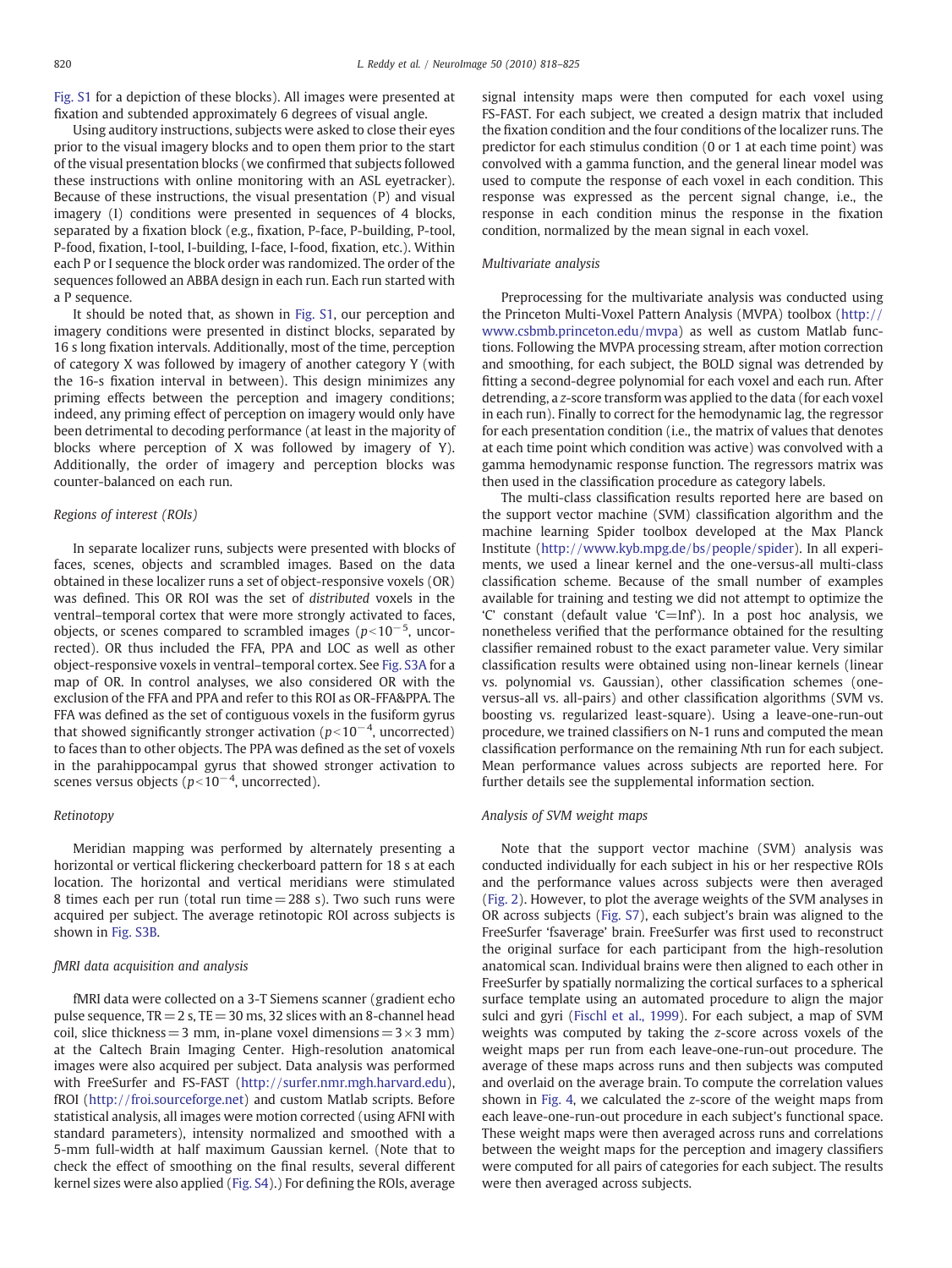<span id="page-3-0"></span>

Fig. 2. Confusion matrices for classification in (A) the intact OR ROI, (B) OR ROI with the FFA and PPA excluded and (C) the Retinotopic voxels. Each confusion matrix shows the probability with which an input pattern presented along the rows would be classified as one of the 4 alternative outcomes (along the columns). P/P and I/I correspond to classification performance when both training and testing was performed on the visual presentation conditions or the mental imagery conditions respectively. P/I corresponds to training on visual presentation and testing on imagery (and vice versa for I/P).

#### Meridian mapping

Meridian mapping analysis was performed on the reconstructed cortical surface for each subject by contrasting the horizontal and vertical stimulation periods to define the borders between visual areas. Areas V1 and V2 were included in the "Retinotopic Voxels ROI" described in the Results section.

#### Statistical tests

All the ANOVAs reported in this study are repeated measures ANOVAs. All post hoc tests were Bonferroni corrected for multiple comparisons.

### Results

Participants were tested in two fMRI experimental conditions [\(Fig. 1\)](#page-1-0). In the visual presentation (P) condition they viewed different exemplars of four categories of stimuli (food (common fruits or vegetables), tools, famous faces and famous buildings) in separate blocks. In the visual imagery (I) condition, they were given auditory instructions with the names of these exemplars and asked to imagine them. For each category, four exemplars were used in one half of the fMRI runs, and another four exemplars were used in the second half of runs. As mentioned in the Methods section, prior to the fMRI scans participants were asked to familiarize themselves with all the stimuli and their corresponding names so that they could generate mental images of these stimuli in the I condition. The average activation maps during the perception and imagery conditions across subjects is shown in Fig. S5. Consistent with previous studies, the imagery condition evoked activation in smaller clusters compared to the perception condition ([Ishai et al., 2002](#page-7-0)).

#### Classification performance during perception and imagery in OR

For each subject, we defined a set of object-responsive (OR) voxels in ventral–temporal cortex that responded more strongly to images of faces, scenes or random objects compared with scrambled images. The multivariate pattern of responses in the distributed set of objectresponsive voxels in ventral–temporal cortex has previously been shown to provide information about object category ([Haxby et al.,](#page-7-0) [2001; Reddy and Kanwisher, 2007; Spiridon and Kanwisher, 2002](#page-7-0)). Consistent with these studies a multivariate analysis of the responses

in OR allowed us to read out category information during the visual presentation condition. Using a leave-one-run-out procedure, a linear support vector machine (SVM) was trained and tested on the OR fMRI activity patterns corresponding to the four object categories in the P condition. The performance of this classifier in OR is shown in Fig. 2A. The top-left confusion matrix in Fig. 2A shows the probability with which an input pattern (along the rows) was classified as each of the 4 alternative choices (along the columns). The higher probabilities along the diagonal and the lower off-diagonal values indicate successful classification for all categories. For the P-P classification test (i.e., trained and tested on the P condition), average performance was 67% (chance performance: 25%).

Having obtained above-chance classification performance in the P condition, we next asked whether category information could also be read out when participants were imagining the objects, in the absence of any visual input. To address this question, a classifier was trained and tested on activation patterns associated with the mental imagery conditions. As shown in the confusion matrix for this I/I classification (Fig. 2A), above-chance performance was obtained across all categories (50%, with chance at 25%). Thus, regions that carry information about perceived object category also seem to contribute to the representation of these categories in the absence of bottom–up visual inputs.

The successful performance of the P and I classifiers on the P/P and I/I classification tests, allowed us to next address the main question of this study—whether viewing an object and imagining it evoked similar representations in OR. To this end, we tested the P-classifier on the I condition, and the I classifier on the P condition (i.e., crossgeneralization, across conditions). Above-chance classification performance in these cases would indicate that the two representations share common features that allow the classifiers to generalize from one condition to the other. As shown in Fig. 2A (bottom left and right matrices respectively), classification performance was on average 47% and 52% (with chance at 25%). Note that similar classification performance was observed when the set of voxels activated during mental imagery was considered as the ROI (Fig. S8).

To test how classification performance in OR depended on category and classification test (i.e.,  $P/P$ ,  $I/I$ ,  $I/P$ ,  $P/I$ ), a 2-way repeated measures ANOVA of category X classification test was performed. The ANOVA revealed a significant main effect of category  $(F(3,27)= 10.27; p<0.001)$ , a significant main effect of classification test  $(F(3,27) = 11.51; p<0.001)$  and a significant interaction effect  $(F(9,81)= 3.93; p<0.005)$ . Post hoc tests, Bonferroni corrected for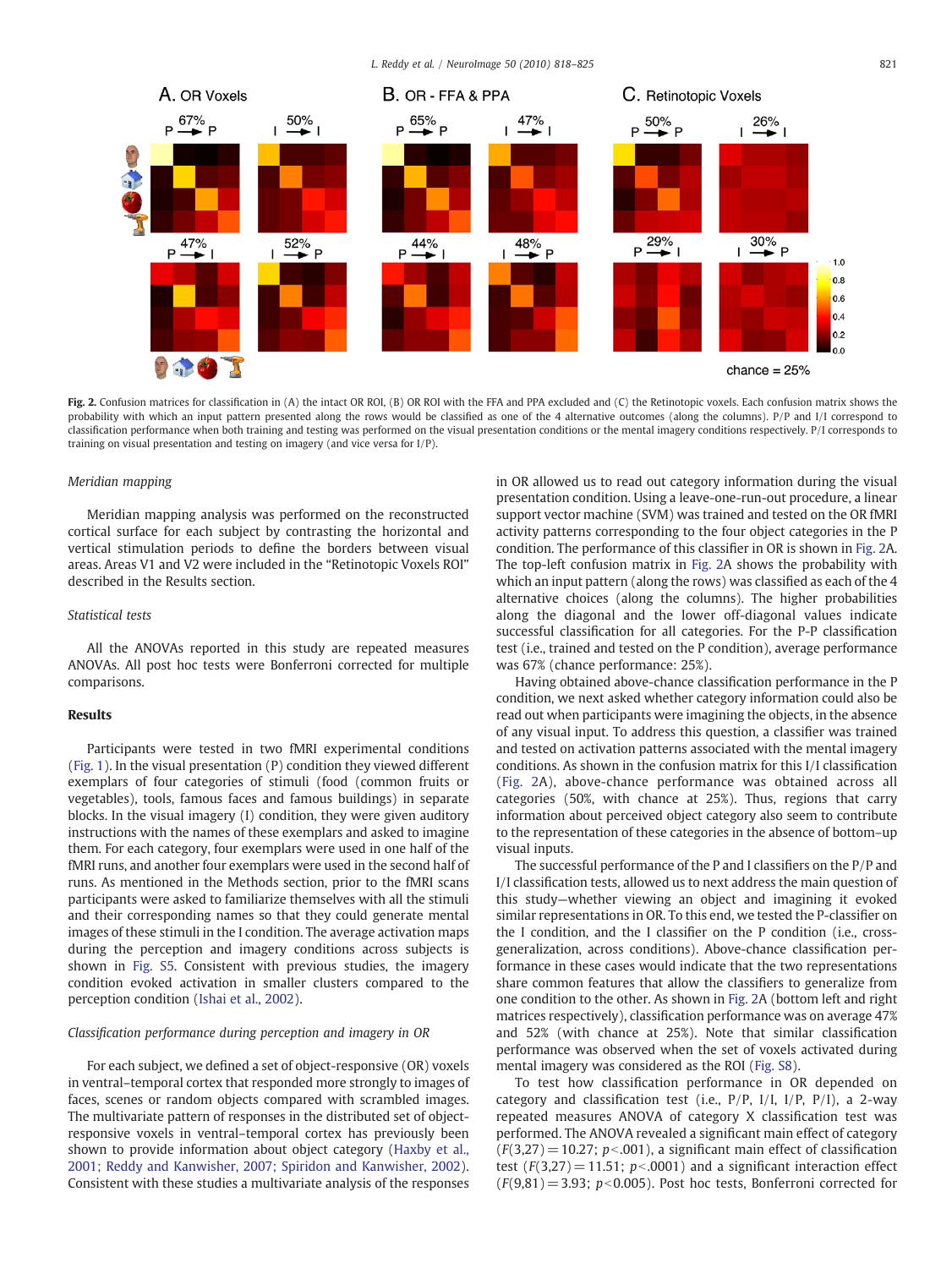multiple comparisons, revealed that classification performance for faces and buildings was significantly higher than for food and tools. A 2-way discrimination of tools versus food also revealed abovechance performance for all 4 classifier tests in OR. The results of this discrimination performance can be seen in the lower right portion of the confusion matrices in [Fig. 2](#page-3-0)A, where we directly see how often foods and tools were correctly predicted versus how often foods were confused for tools and vice versa (incorrect predictions). A 2 way ANOVA of the performance values (correct prediction vs. incorrect prediction) $\times$  classifier test revealed a significant main effect of performance  $(F(1,72) = 42.14; p<0.0001)$  but no significant effect of classifier test nor a significant interaction effect. A post hoc Bonferroni-corrected test revealed that the performance on correct predictions was significantly larger than on incorrect predictions.

The successful performance obtained in OR was not solely driven by face and scene selective voxels in the FFA and PPA respectively. Similar performance values were also obtained when the FFA and PPA were removed from OR ([Fig. 2](#page-3-0)B): 65% for P/P, 47% for I/I, 44% for P/I and 48% for I/P. Similar to the results in [Fig. 2A](#page-3-0), a 2-way ANOVA in this OR-FFA&PPA ROI of category $\times$  classification type revealed significant main effects of category ( $F(3,27) = 7.48$ ;  $p < 0.001$ ), classification type  $(F(3,27)= 10.51$ ;  $p<0.0005$ ) and a significant interaction effect  $(F(9,81)= 2.95; p<0.005)$ . Post hoc tests indicated a category advantage in the order faces > buildings  $=$  tools > food.

In terms of the type of classification performed, for both the ROIs considered in [Figs. 2](#page-3-0)A and B, the post hoc tests revealed that performance for P/P classification was significantly higher than for the other three types. Importantly, the post hoc test showed no significant difference between the I/I classification and both the P/I and I/P classification tests. In other words, classification performance across the P and I conditions was just as good as performance within the I condition. Performance in the I/I classification test serves as an upper bound for the expected performance of the P/I and I/P classifications—this is because classification within each condition must theoretically be better than, or just as good as, classification across conditions. Thus, the finding that across-condition classification was not significantly different from classification within the I condition indicates that, overall, the activation patterns obtained on perception and imagery runs are at least as alike as patterns obtained on different runs of visual imagery in both OR and OR-FFA&PPA.

Do these observed results rely on the actual pattern of individual voxel activations in the ROIs, or is the relevant information provided equally well by some global property of each ROI, such as the mean response? To address this question, we performed two tests: first, we scrambled the voxel order of the test data relative to the training dataset—this procedure amounts to keeping the mean BOLD response in each ROI constant across training and test, but removes information carried in the multi-voxel pattern. Second, we shuffled the labels associated with each category in the training data, thus removing any consistent category-specific information in the activation patterns. Classification performance in these scrambled controls, based on 50 shuffles of the labels and voxel order, is shown in Fig. S6. The ability to decode category information was severely reduced in the scrambled controls indicating that the successful classification in [Fig. 2A](#page-3-0) and B relied on the fine-scale pattern of voxel activations in the fMRI response. In OR, a 2-way repeated measures ANOVA of scrambling type (intact (original) ROI, scrambled voxels or shuffled  $lables$ ) $\times$  classifier test revealed significant main effects of scrambling  $(F(2,18)= 88.3; p<0.0001)$  and classification tests  $(F(3,27)= 10.29;$  $p$ <0.005). Post hoc tests revealed that performance of the P/P classification was significantly larger than the other three, and performance in the intact ROI was larger than in both scrambled controls. The interaction effect of the ANOVA was also significant  $(F(6,54)= 14.94; p<0.0001)$ , consistent with the higher performance of the P/P classification in the intact versus scrambled ROIs. Similarly when the FFA and PPA were removed from OR, the 2-way repeated

measures ANOVA revealed significant main effects of scrambling  $(F(2,18)= 50.56; p<0.0001)$ , classification tests  $(F(3,27)=9.26;$  $p < 0.005$ ) and a significant interaction effect ( $F(6,54) = 9.97$ ;  $p$ <0.0001). Post hoc tests revealed that performance of the P/P classification was significantly larger than the other three, and performance in the intact ROI was larger than in both scrambled controls.

We used the results from the shuffle-label control in a nonparametric bootstrap analysis to determine whether classification performance for each individual category was significantly above chance in the four classification tests. Surrogate classification performance values for each subject were obtained by randomly drawing from one of the 50 re-shuffles of the shuffle-label control and averaging these values across subjects. This procedure was repeated  $10<sup>6</sup>$  times with different random drawings of each subject's surrogate performance, and each time the true performance values were compared with the average of these surrogates. Based on this analysis, classification performance for each category was significantly above chance at a threshold of  $p<5*10^{-6}$  in OR and  $p<5*10^{-5}$  in OR-FFA&PPA in all four classification tests. Above-chance classification performance for faces and houses might be expected from previous studies that have shown that mental imagery of these categories elicits a significant increase in the average BOLD response in the FFA and PPA, respectively. However, here we show (1) that these results also hold when the FFA and PPA are not included in the analysis and (2) that imagery of non-"special" categories (i.e., food and tools) also generates reliable activation patterns in object-responsive cortex.

# Classification performance during perception and imagery in retinotopic regions

The four classification tests were also performed in early retinotopic voxels  $(V1+V2)$ . In the intact (i.e., original, nonscrambled) retinotopic ROI only the P/P classification performed was above chance ([Fig. 2C](#page-3-0)). A 2-way repeated measures ANOVA of category X classification type in the intact ROI revealed a significant main effect of category ( $F(3,27) = 4.06$ ;  $p < 0.02$ ), a significant main effect of classification type ( $F(3,27) = 14$ ;  $p < 0.0001$ ), and a significant interaction effect  $(F(9,81) = 4.94; p<0.0001)$ . Post hoc tests, Bonferroni corrected for multiple comparisons, revealed that classification performance for faces and food was significantly larger than for tools (performance for landmarks was not different from either group) and performance of the P/P classification was significantly larger than the other three tests. Note that it is not surprising that the P/P test performs well in the intact retinotopic ROI—all stimuli were presented at the center of the screen and classification could merely rely on lower level properties of these stimuli (e.g., the similarity in shapes for faces, or the spatial frequencies for landmarks). Importantly, classification performance of the P/P test in the intact retinotopic ROI was significantly lower than in the intact OR ROI ( $p<0.005$ ). Furthermore, classification performance of the imagery classifier was at chance in the intact retinotopic ROI (see also [Fig. 3\)](#page-5-0).

Scrambling tests were also performed in the retinotopic ROI (Fig.  $S6$ ). A 2-way ANOVA of scrambling type  $\times$  classifier test revealed significant main effects of scrambling  $(F(2,18) = 20.49; p<0.0001)$ , classification tests  $(F(3,27)= 10.99; p<0.005)$  and a significant interaction effect  $(F(6,54)= 16.87; p<0.0001)$ . Again, post hoc tests revealed higher performance in the intact ROI, and for the P/P classification.

These results of the four classification tests performed in all three ROIs are summarized in [Fig. 3](#page-5-0) which reports performance pooled over categories. As mentioned earlier, performance in OR and OR-FFA&PPA was above chance for all classification tests for the intact ROI, but at chance for both scrambling controls ([Figs. 3A](#page-5-0) and B). In the retinotopic ROI ([Fig. 3](#page-5-0)C), performance was only above chance for the P/P classification in the intact ROI. A 3-way ANOVA of ROI (OR,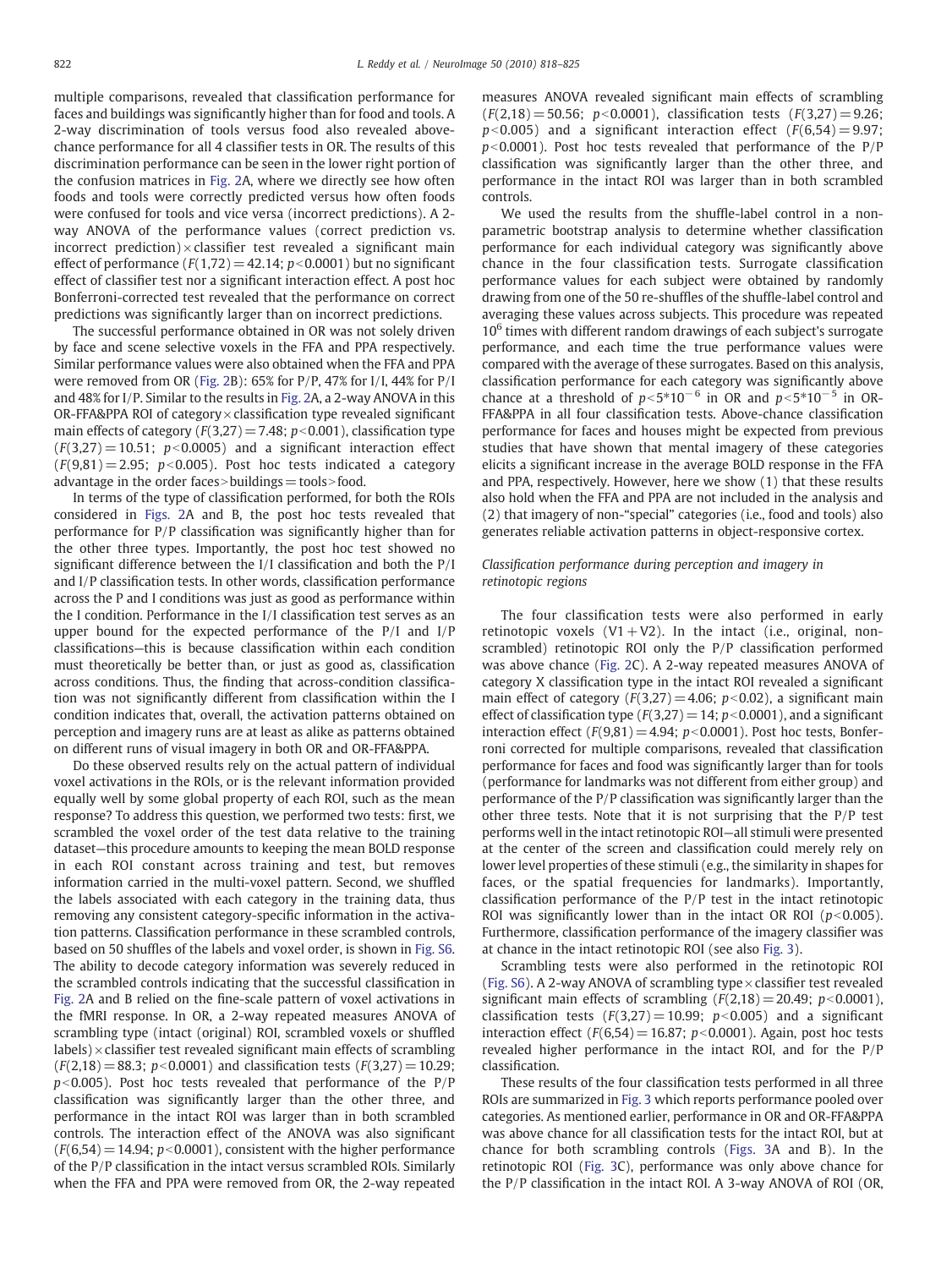<span id="page-5-0"></span>

Fig. 3. Classification performance for the 4 types of classification pooled over categories in (A) object-responsive voxels, (B). OR-FFA&PPA and (C) in retinotopic voxels. "Scrambled voxels" corresponds to scrambling the voxel order for the test data in comparison to the training data, and "Shuffle labels" corresponds to shuffling the labels of the training examples. The performance values plotted here correspond to the mean of the diagonal values in the corresponding matrices in [Figs. 2 and S6](#page-3-0) ( $* = p$ <0.005). Note that since a 4-way classification was performed, chance performance is at 25%. Error bars represent SEM.

OR-FFA&PPA, retinotopic) $\times$  scrambling type (intact ROI, scrambled voxels, scrambled labels) $\times$  classifier test supported these observations. We obtained significant main effects of ROI  $(F(1,9) = 39.81;$  $p<0.0001$ ), classifier test (F(3,27) = 13.93;  $p<0.0001$ ) and scrambling type  $(F(2,18) = 72.13; p<0.0001)$ . Post hoc tests revealed higher performance in the P/P versus the other three tests and an ROI advantage in the order:  $OR > OR$ -FFA&PPA $>$ Retinotopic. A significant interaction effect of classification test × scrambling type ( $F(6,54)$ ) = 19.26;  $p<0.0001$ ) was consistent with the higher performance of the P/P classification in the intact ROIs. Classification performance of the P/P test in the intact retinotopic ROI was significantly lower than in the intact OR ROI ( $p<0.005$ ) and the intact OR-FFA&PPA ROI ( $p<0.05$ ). Finally, the 2-way interaction of  $ROI \times$  scrambling type was also significant  $(F(2,18) = 31.03; p<0.0001)$ . There was no significant interaction of ROI × classification test  $(F(3,27)=1.18; p=0.33)$ .

To summarize, our results show that ventral–temporal activation patterns obtained during both visual perception and mental imagery provide information about the object categories being imagined. Furthermore, the activation patterns obtained in the two conditions overlap substantially, thus allowing for successful cross-generalization across the two conditions. We next examine this similarity in representations in greater detail.

#### Overlap of representations during perception and imagery

The above-chance classification performance of the P and I classifiers in generalizing across conditions (i.e., imagery and perception respectively) suggests that there is a significant overlap in the representations of these two states in object-responsive voxels in ventral–temporal cortex. Fig. S7 shows one way to visualize this overlap by considering the pattern of weights assigned by the SVM procedure to each voxel—these weight maps essentially indicate the importance of each voxel's contribution to the discrimination between categories.



Fig. 4. Correlation of the SVM weight maps of the P and I classifiers for all pairs of categories in OR (A) and the retinotopic voxels (B).

In particular, the successful cross-generalization performance argues that the weight maps of the P and I classifiers for a given category should be more similar to each other than the weight map of the P-classifier for one category and the I classifier for a different category (or vice versa). To statistically test this prediction, we computed correlations of the weight maps for all pairs of categories, in both ROIs. The correlations were first computed for each subject's weight maps (i.e. on the individual rather than the "average" brain), and then averaged across subjects. The results are shown in Fig. 4A for OR and Fig. 4B for the retinotopic ROI. A 2-way repeated measures ANOVA of weights (within category/across category) $\times$ ROI revealed a significant main effect of weights  $(F(1,9) = 54.22; p<0.0001)$ , a significant main effect of ROI  $(F(1,9) = 52.67; p<0.0001)$  and a significant interaction effect  $(F(1,9) = 48.94; p<0.0005)$ . Post hoc Bonferroni corrected comparisons revealed that the weight map overlap within category was higher than across category, and higher in OR than in retinotopic voxels.

In particular, this comparison of weight maps indicated a significant overlap for each category between the representations involved in perception and imagery in OR. Separate statistical tests for each category showed that the weight maps were significantly more correlated within category than across categories (i.e., a comparison of the diagonal versus off-diagonal elements in Fig.  $4A$ ;  $p < 0.001$  for each category, paired t-tests). A similar effect was not observed in the retinotopic voxels for any category, except landmarks ( $p = 0.02$ ). Note also that for each category, the within-category correlations in OR were significantly larger than the corresponding within-category correlations in the retinotopic ROI ( $p<0.05$  for tools and  $p<0.001$  for the other categories). These results thus indicate that the category representations during perception and imagery share the same "diagnostic voxels" in OR.

#### Discussion

In this study we asked three questions: first, if we could reliably decode the content of mental images; second, if visually perceived and imagined objects were coded for in similar regions; and finally, if the representations in both conditions shared equivalent neural substrates at the level of multi-voxel patterns in ventral–temporal cortex.

In response to the first question, we found that category-level information for imagined objects (including non-special objects i.e., tools and fruits) could be successfully read out from object-responsive voxels in ventral–temporal cortex. Second, consistent with other studies ([Ishai et al., 2000; Mechelli et al., 2004; O'Craven and](#page-7-0) [Kanwisher, 2000\)](#page-7-0), the same voxels were also involved in the coding of visually perceived stimuli. In the last few years, multi-voxel pattern analysis techniques have been extensively used to not only decode the information available in visual areas, but to also investigate the effects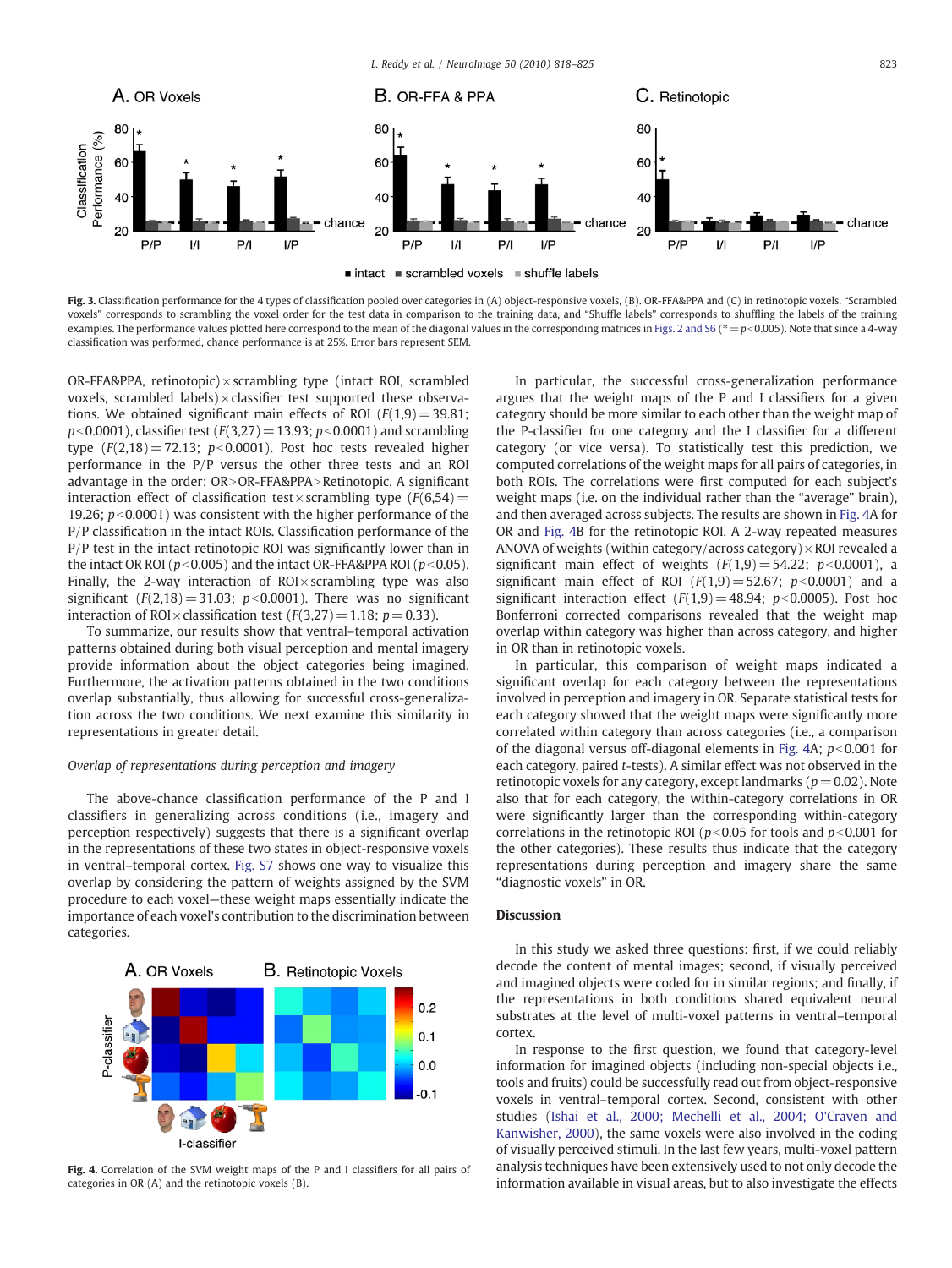<span id="page-6-0"></span>of top–down modulating signals on visual processing. For example, [Kamitani and Tong \(2005](#page-7-0)) showed that when two stimuli were simultaneously presented to subjects, it was possible to read out which of the two stimuli subjects were attending to. Similarly, [Serences and Boynton \(2007\)](#page-7-0) demonstrated that it was possible to decode the attended direction of motion from area MT. More recently, [Harrison and Tong \(2009\)](#page-7-0) showed that orientation information held in working memory could be read out from early visual areas. Finally, [Stokes and colleagues \(2009\)](#page-7-0) recently found that imagery of the letter X versus the letter O could be decoded from LOC. The present study extends this body of work and suggests that top–down driven visual information of natural object categories can be robustly readout in the complete absence of bottom–up input, during mental imagery.

Although OR was activated in both top–down and bottom–up driven visual processes, as argued earlier, a spatial overlap of voxel activations does not imply shared fine-grained representations at the level of individual voxels. The use of pattern classification techniques in the current study allowed us to conclusively address our third question and indicated that actual viewing and mental imagery shared the same representations at the level of fine-grained multivoxel activation patterns in object-responsive ventral–temporal cortex. When using such classifiers trained on perception to decode imagery and vice versa, we found reliable cross-generalization performance, which in fact was similar to the performance achieved within the imagery condition. Furthermore, the SVM weight maps indicated that the same voxels participated in discriminating between object categories during perception and imagery. Thus, the present study demonstrates a high level of similarity between the fine-grained representations involved in perception and imagery of natural object categories. An interesting question for future research would be to assess the similarity of activation patterns during automatic retrieval and visual perception.

A recent study by [Stokes et al. \(2009](#page-7-0)) reported similarity of multivoxel patterns in LOC during perception and imagery of two letters (X and O). The authors showed that a classifier trained on activation patterns in anterior LOC during visual perception could decode above chance which of the two items participants were imagining. In contrast to classifying two elementary shapes, our study reports a 4 way classification of high-level, category-level information within a large and diverse set of colored natural photographs. As detailed in the [Methods](#page-1-0) section, we used four categories of stimuli, with eight exemplars per category, and each half of our fMRI study was based on independent sets of these stimuli. This design thus served to increase the overall variability of the stimulus sets in the classification procedure, and consequently, the generalizability of our findings about high-level representations during perception and imagery.

Perceptual processing involves interactions between top–down signals and bottom–up inputs [\(Koch and Poggio, 1999; Lamme et al.,](#page-7-0) [1998; Murray et al., 2002; Rao and Ballard, 1999; Williams et al.,](#page-7-0) [2008\)](#page-7-0). The present set of results indicates that feedback signals in the absence of bottom–up input can be sufficient to evoke categoryspecific representations in ventral–temporal cortex. Although these "mental imagery" representations do not induce the same vivid percept as during actual viewing, they were still reliable enough to be decoded with multi-voxel pattern analysis techniques. In contrast, the corresponding information could only be read out from retinotopic voxels when the stimuli were actually viewed, i.e., when bottom–up inputs were present. The role of primary visual cortex during mental imagery is still debated (for a meta-analysis, see [Kosslyn and](#page-7-0) [Thompson, 2003\)](#page-7-0). On the one hand, several recent studies have shown that V1 can be activated when subjects imagine stimuli or retrieve them from memory (Cui et al., 2007; Ishai et al., 2002; Kosslyn et al., 1999; Kosslyn et al., 1995; Slotnick et al., 2005). For instance, [Kosslyn and colleagues \(1995\)](#page-7-0) have argued that mental imagery of objects and other simpler stimuli [\(Kosslyn et al., 1999](#page-7-0)) activates primary visual cortex, and that performance on the imagery task is impaired after applying r-TMS to these areas ([Kosslyn et al.,](#page-7-0) [1999\)](#page-7-0). Cui et al.(2007) found that early visual areas were activated during imagery, and further that the activity in these voxels was correlated with each participant's subjective report of the vividness of their mental images. Finally, very recently [Harrison and Tong \(2009](#page-7-0)) showed that orientation information held in working memory could be decoded from fMRI activity in areas V1–V4. However, in contrast to these studies, several other authors have found no evidence for the role of V1 in generating mental images (D'Esposito et al., 1997; Formisano et al., 2002; Ishai et al., 2000; Knauff et al., 2000; Trojano et al., 2000; Wheeler et al., 2000). Consistent with this work, here we also show that patterns of V1 activation do not predict category information for imagined stimuli, but that this information can still be gleaned from higher-level areas. Thus, our results indicate that while V1 may get activated during imagery, it is not a necessary condition for the generation of mental images.

Indeed, V1 activation during imagery may only be called for when participants have to access high-resolution information during visual imagery [\(Kosslyn and Thompson, 2003\)](#page-7-0) or retrieve information from short-term memory [\(Ishai et al., 2002](#page-7-0)). A very simple model of mental imagery [\(Serre, 2006\)](#page-7-0) predicts that mental images are created via feedback to different areas across the visual hierarchy. According to this model, re-activating lower level areas (i.e., V1 vs. OR) to generate the mental images requires more time and would only be needed for difficult tasks that rely on fine discriminations. Thus, while our findings in this study indicate that the same patterns of neural activity generated during visual perception get reactivated during mental imagery, whether and when lower areas also get involved, remains an open question.

#### Acknowledgments

We gratefully acknowledge funding from the Fondation pour la Recherche Medicale and the Fyssen Foundation ASUPS AO1 Université P. Sabatier Toulouse (2009) to L.R., DARPA (IPTO and DSO) and NSF to T.S., and the Japan Society for the Promotion of Science to N.T. We also thank John Serences for the use of his meridian mapping code, Niko Kriegeskorte for useful discussions, and Rufin VanRullen, Tomaso Poggio and Michèle Fabre-Thorpe for comments on the manuscript. Finally, we are grateful to Christof Koch for discussions pertaining to the design of the study and for providing financial support for this project (Mathers foundation and NIH).

#### Appendix A. Supplementary data

Supplementary data associated with this article can be found, in the online version, at [doi:10.1016/j.neuroimage.2009.11.084.](http://dx.doi.org/10.1016/j.neuroimage.2009.11.084)

#### References

- Amedi, A., Malach, R., Pascual-Leone, A., 2005. Negative BOLD differentiates visual imagery and perception. Neuron 48, 859–872.
- Carlson, T.A., Schrater, P., He, S., 2003. Patterns of activity in the categorical representations of objects. J. Cogn. Neurosci. 15, 704–717.
- Cox, D.D., Savoy, R.L., 2003. Functional magnetic resonance imaging (fMRI) "brain reading": detecting and classifying distributed patterns of fMRI activity in human visual cortex. Neuroimage 19, 261–270.
- Cui, X., Jeter, C.B., Yang, D., Montague, P.R., Eagleman, D.M., 2007. Vividness of mental imagery: individual variability can be measured objectively. Vision Res. 47, 474–478.
- D'Esposito, M., Detre, J.A., Aguirre, G.K., Stallcup, M., Alsop, D.C., Tippet, L.J., Farah, M.J., 1997. A functional MRI study of mental image generation. Neuropsychologia 35, 725–730.
- Finke, R.A., 1985. Theories relating mental imagery to perception. Psychol. Bull. 98, 236–259.
- Fischl, B., Sereno, M.I., Tootell, R.B., Dale, A.M., 1999. High-resolution intersubject averaging and a coordinate system for the cortical surface. Hum. Brain Mapp. 8, 272–284.
- Formisano, E., Linden, D.E., Di Salle, F., Trojano, L., Esposito, F., Sack, A.T., Grossi, D., Zanella, F.E., Goebel, R., 2002. Tracking the mind's image in the brain I: timeresolved fMRI during visuospatial mental imagery. Neuron 35, 185–194.